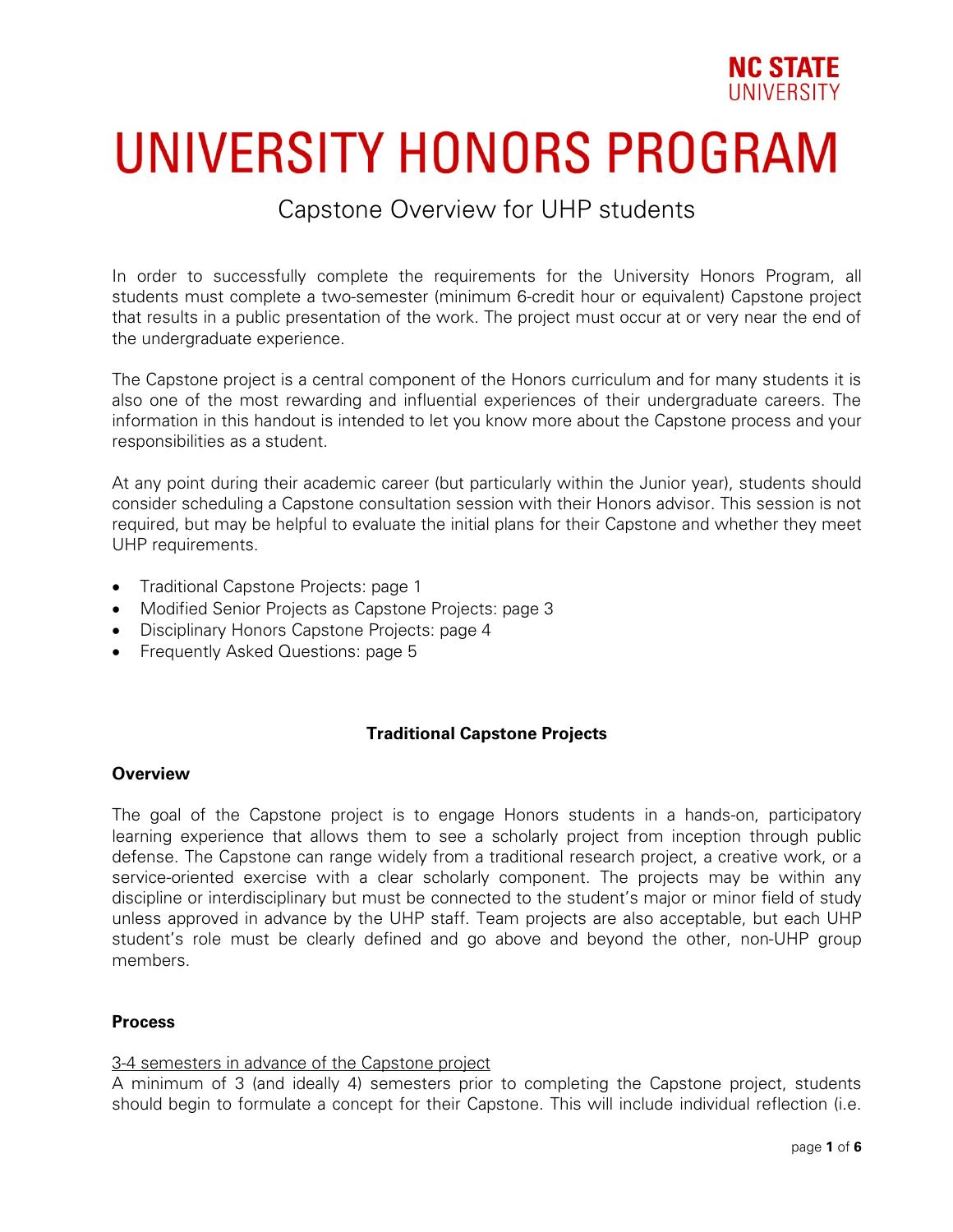identifying problems of interest to the student), reading widely to get a sense of the disciplinary landscape and issues in the field, and scheduling meetings with various faculty members in the discipline to discuss research possibilities. Unless approved in advance by the UHP, students are required to complete the Capstone project in their major or minor area of study.

It is critical that students identify a faculty member who will serve as their UHP Capstone mentor no later than 3 semesters prior to completing the Capstone project to ensure they will meet the appropriate deadlines for course registrations and the Capstone prospectus.

Depending on the nature of the project (e.g. a community-based extension project), the most appropriate mentor might be an expert in the community or affiliated with another institution. In this case, students must identify two mentors, one of which is an NC State faculty member who is qualified to evaluate and grade the research conducted by the student.

# Prior to the start of the Capstone project

After a mentor is identified, the student and his/her Capstone mentor will develop the Capstone prospectus, which the student will submit in hard copy to the UHP main office no later than the twentieth day of class in which the project has begun. The approved Capstone prospectus will become part of the student's file.

In addition, students will need to register for the courses associated with their Capstone project. The preference of the UHP is that students register for undergraduate research credit hours in their home department so that the student's transcript will represent the discipline of their work. If research credits are not available in the student's home department, the student may register for HON 498/499. Students will not be able to register themselves for these courses, but will be registered by the UHP after completing the HON 498/499 contract. This contract is due no later than the fifth day of the semester in which the student's proposed work has begun.

# During the Capstone project

The progress of the Capstone project is entirely the responsibility of the student and his/her Capstone mentor. As part of the research process, it is natural for changes to occur in the scope and direction of the project. Deviation from the prospectus is allowed, however major changes, such as choosing a different topic, require the student to submit a new Capstone prospectus to the UHP.

# Completing the Capstone project

Successful completion of the Capstone project requires three components.

- 1. Students must receive a B- or better for all graded credit hours associated with the Capstone project.
- 2. All students are required to make a public presentation or defense of their work in a venue appropriate to the project or discipline. Typically, this will take the form of a poster presentation at the Undergraduate Research Symposium or a regional/national disciplinary conference. Please note that the UHP has limited funds available to help support student travel to present their work at academic conferences. In all cases, students are required to inform the UHP in advance of their scheduled public presentation.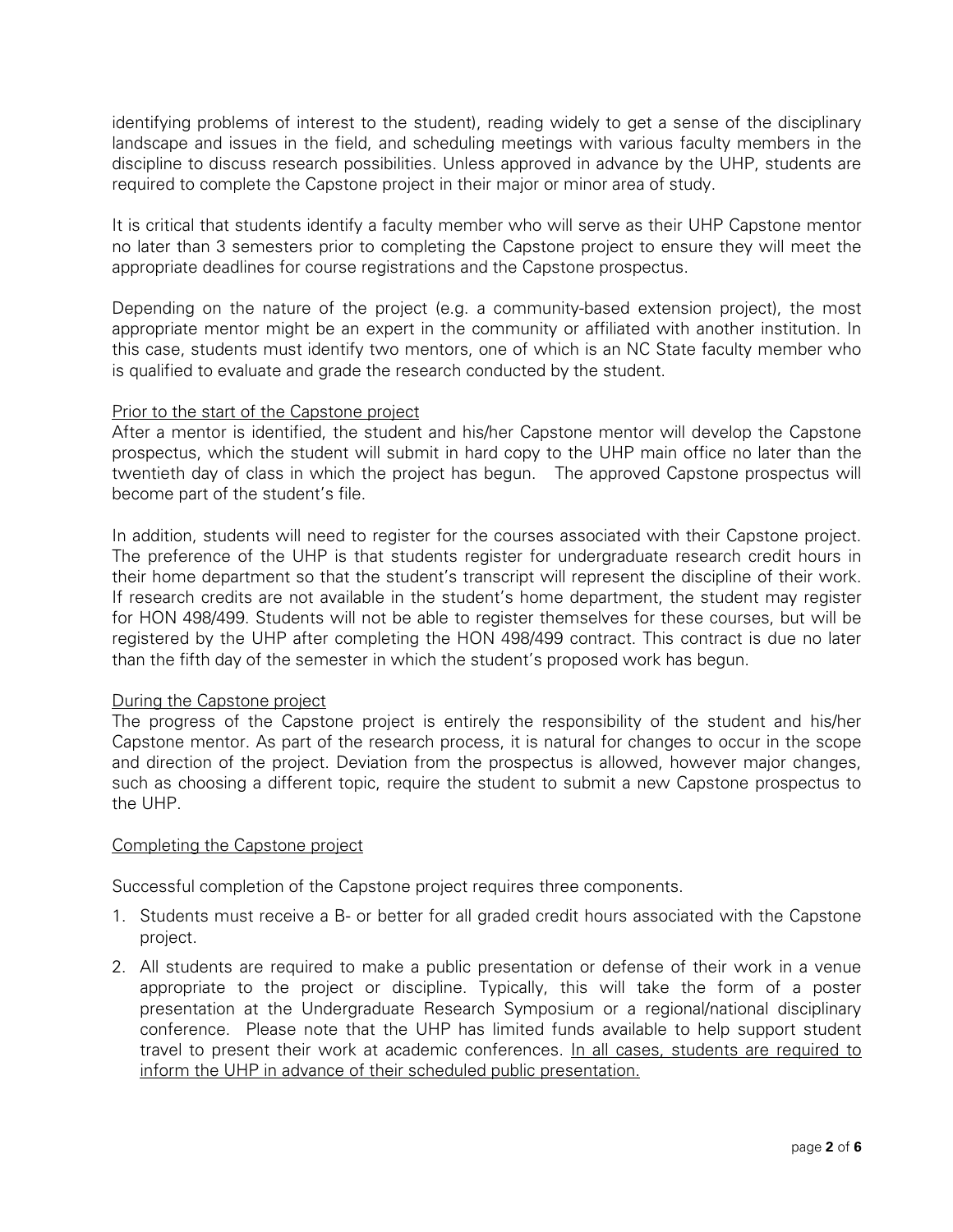3. Students must submit their final Capstone project (approved by their mentor) by the date established in the Capstone prospectus. This should be no later than the last day of classes in the semester in which the project is completed. Students must submit the project electronically to the University Honors Program main email address (university honors@ncsu.edu). If the final project is not easily converted into an electronic format (e.g. a research poster), students may take a digital photograph of the project. Please ensure that the quality and size of the photograph is such that all vital information can be read.

# **Modified Senior Projects as Capstone Projects**

# **Overview**

Combining the UHP Capstone with another senior project requirement is allowed, though the UHP student's modification must clearly be articulated in the Capstone prospectus.

Senior design projects differ in scope and expectation across the various Colleges and departments at NC State. In most fields the project is one-semester, 3-credit project that occurs in the final semester of a student's tenure at NC State. In others, the project is a two-semester, 6 credit project that occurs in the student's final year. In many cases, it is a group project that is assigned to the student within the first few weeks of the semester and the student has no advance knowledge of the particular project assigned to him or her.

For the purposes of the UHP, a student's senior design project may be modified to meet the requirements of the UHP Capstone project. **It is the modification (not the senior project as assigned) that represents the student's UHP Capstone project.** Typically, the modification to a project will either be internal to the project (e.g. the student may try to build additional components or create additional efficiencies) or it will be external to the project (e.g. filing patent paperwork, or conducting an economic analysis).

In all cases, the modification must:

- a) be designed exclusively by or include substantial input from the student;
- b) involve considerable extra effort (e.g. for 3-credit senior design projects, this effort must be roughly equivalent to a 3-credit course);
- c) be independent (i.e. be "owned" solely by the UHP student or a group of UHP students)

# **Process**

# 2-3 semesters in advance of the Capstone project

Students should complete part one of the Capstone prospectus for senior projects. This paperwork will alert the UHP to the fact that the student wishes to complete their Capstone via the modification. This paperwork is due no later than the 5th day of class two semesters prior to a student's graduation date. May graduates should submit part one by the 5th day of class in the Fall term. For December graduates, part one must be submitted by the 5th day of class in the Spring term.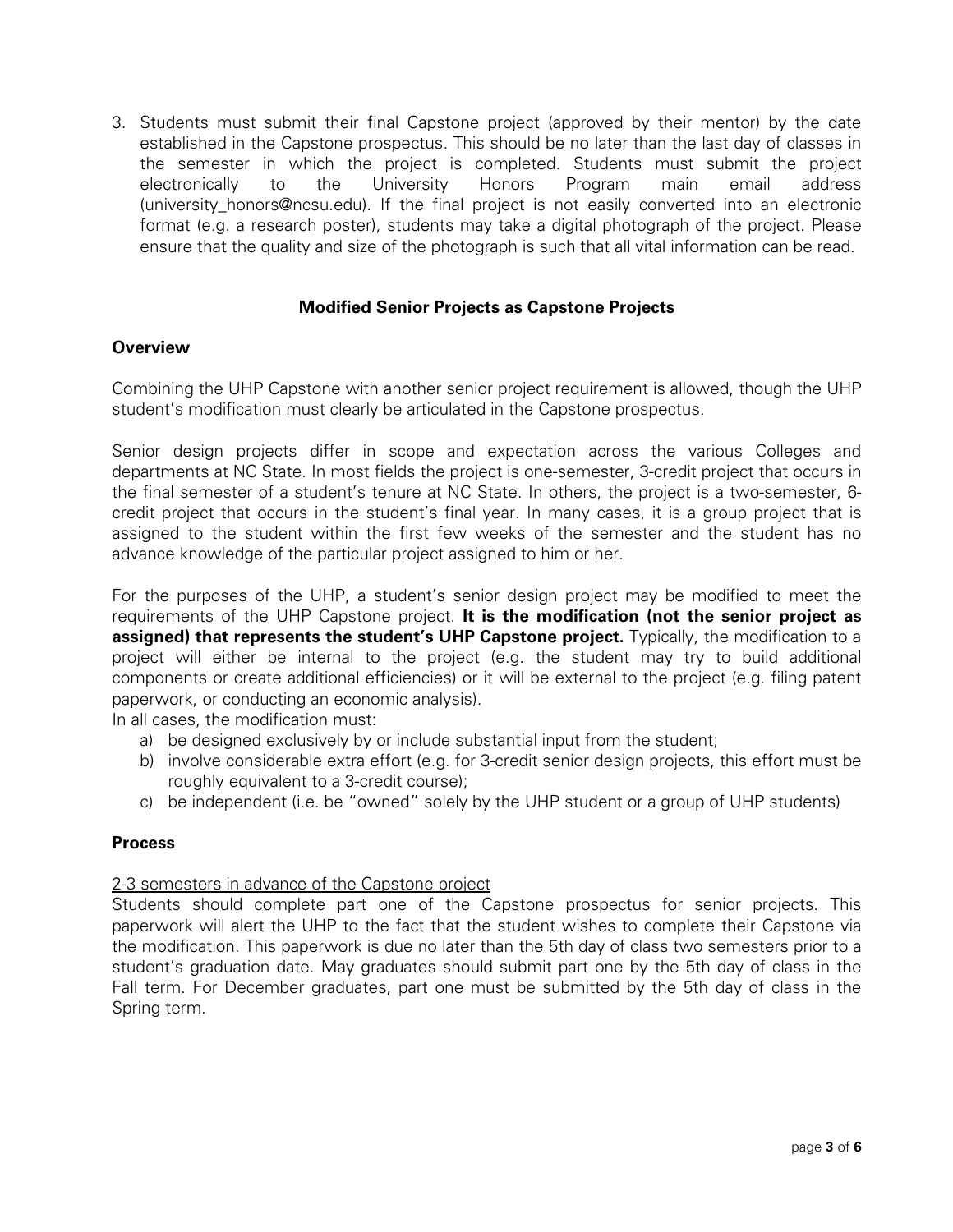# At the start of the Senior project semester

Within the first week of the semester in which the senior project is assigned to the student, he or she should notify the faculty or industry mentor that they wish to modify the project to satisfy the requirements of the Honors Capstone project.

**After a project is identified, the student and his/her Capstone mentor will develop the Capstone prospectus, which the student will submit to the UHP no later than the twentieth day of class during the semester in which the project has begun.** The approved Capstone prospectus will become part of the student's file.

Please note that for some students, the project begins two semesters prior to graduation. For others, it is the semester in which the student will graduate. The second part of the Capstone prospectus is due no later than the 20th day of class during the semester in which the project, itself, has begun. For example, many Engineering students graduating in May will submit part one in Fall and part two after being assigned their senior design project in Spring. Others will submit both parts in the Fall term.

# During the Capstone project

The progress of the Capstone project is entirely the responsibility of the student and his/her Capstone mentor. As part of the research process, it is natural for changes to occur in the scope and direction of the project. Deviation from the prospectus is allowed, however major changes, such as choosing a different topic, require the student to submit a new Capstone prospectus to the UHP.

# Completing the Capstone project

Successful completion of the Capstone project requires three components.

- 1. Students must receive a B- or better for all graded credit hours associated with the Capstone project.
- 2. All students are required to make a public presentation or defense of their work in a venue appropriate to the project or discipline. Typically, this will take the form of a poster presentation at the Undergraduate Research Symposium or a regional/national disciplinary conference. Please note that the UHP has limited funds available to help support student travel to present their work at academic conferences. In all cases, students are required to inform the UHP in advance of their scheduled public presentation.
- 3. Students must submit their final Capstone project (approved by their mentor) by the date established in the Capstone prospectus. This should be no later than the last day of classes in the semester in which the project is completed. Students must submit the project electronically to the University Honors Program main email address (university honors@ncsu.edu). If the final project is not easily converted into an electronic format (e.g. a research poster), students may take a digital photograph of the project. Please ensure that the quality and size of the photograph is such that all vital information can be read.

# **Disciplinary Honors Capstone Projects**

# **Overview**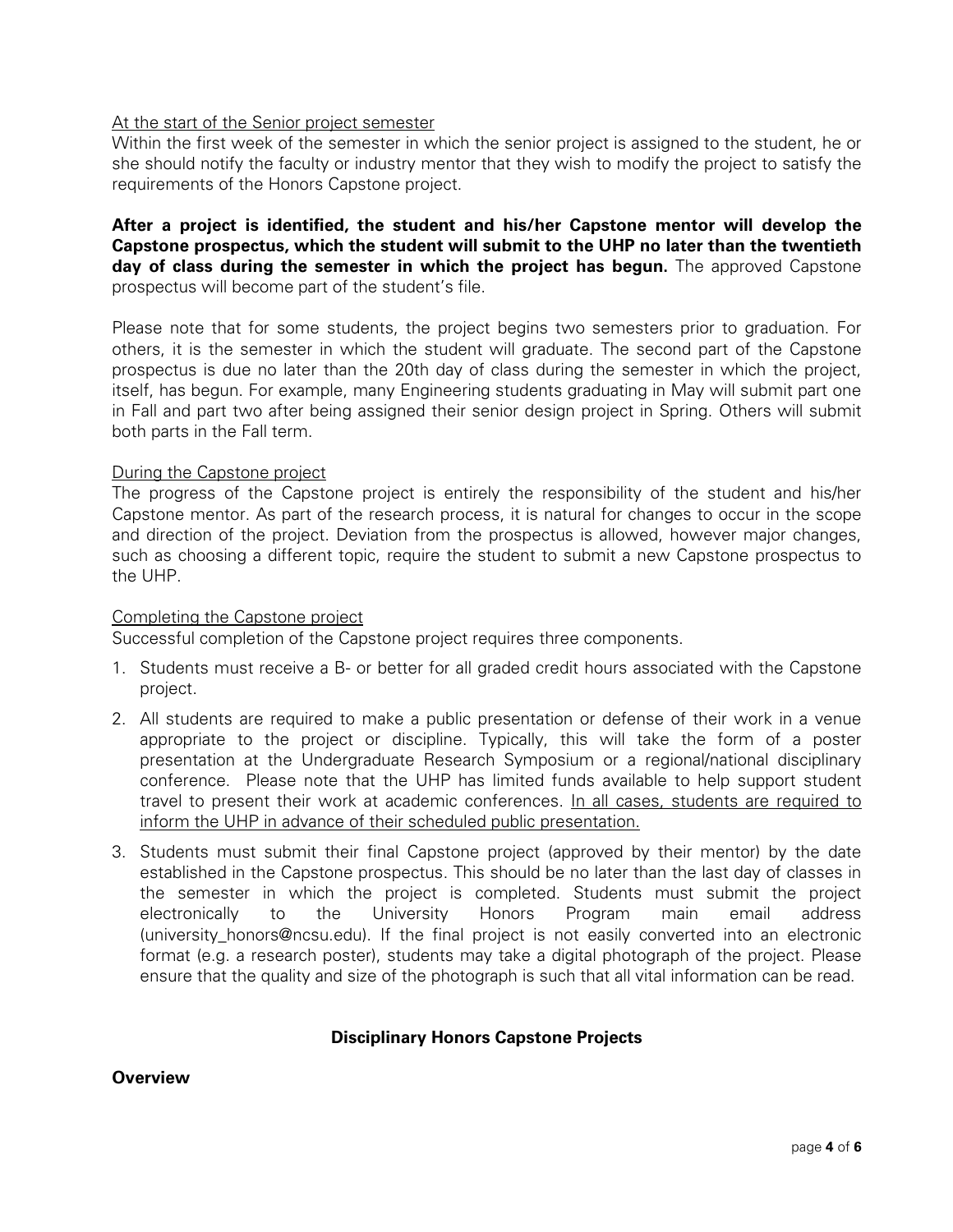If a student is in a disciplinary Honors program (e.g. CALS Honors, History Honors), the student may use the Capstone or Thesis from that program to satisfy the UHP Capstone requirement.

To do so, the student will need to submit the Honors Capstone Prospectus for disciplinary projects. The prospectus for disciplinary Honors students is minimal and designed simply to alert the UHP to the fact that the student wishes to complete their Capstone via the modification.

# **Process**

# 2-3 semesters in advance of the Capstone project

Students should complete the Capstone prospectus for disciplinary projects. This paperwork will alert the UHP to the fact that the student wishes to complete their Capstone via the modification. This paperwork is due no later than the 5th day of class two semesters prior to a student's graduation date. May graduates should submit the prospectus by the 20th day of class of the Fall term. For December graduates, the prospectus must be submitted by the 20th day of class in February.

# Completing the Capstone project

Successful completion of the Capstone project requires three components.

- 1. Students must receive a B- or better for all graded credit hours associated with the Capstone project.
- 2. All students are required to make a public presentation or defense of their work in a venue appropriate to the project or discipline. Typically, this will take the form of a poster presentation at the Undergraduate Research Symposium or a regional/national disciplinary conference. Please note that the UHP has limited funds available to help support student travel to present their work at academic conferences. In all cases, students are required to inform the UHP in advance of their scheduled public presentation.
- 3. Students must submit their final Capstone project (approved by their mentor) no later than the last day of classes in the semester in which the project is completed. Students must submit the project electronically to the University Honors Program main email address (university honors@ncsu.edu). If the final project is not easily converted into an electronic format (e.g. a research poster), students may take a digital photograph of the project. Please ensure that the quality and size of the photograph is such that all vital information can be read.

# **Frequently Asked Questions**

# Can I complete a Capstone project in a field outside my discipline?

Students may conduct a Capstone project in a field outside their discipline if approved in advance by the UHP staff. The main challenge with projects outside a student's major or minor field of study is gaining the critical expertise necessary to complete such a project. For most students, conducting a Capstone project outside of the discipline will require taking basic research methods courses in the discipline prior to beginning the 6-credit hour Capstone project.

# How do research credits work?